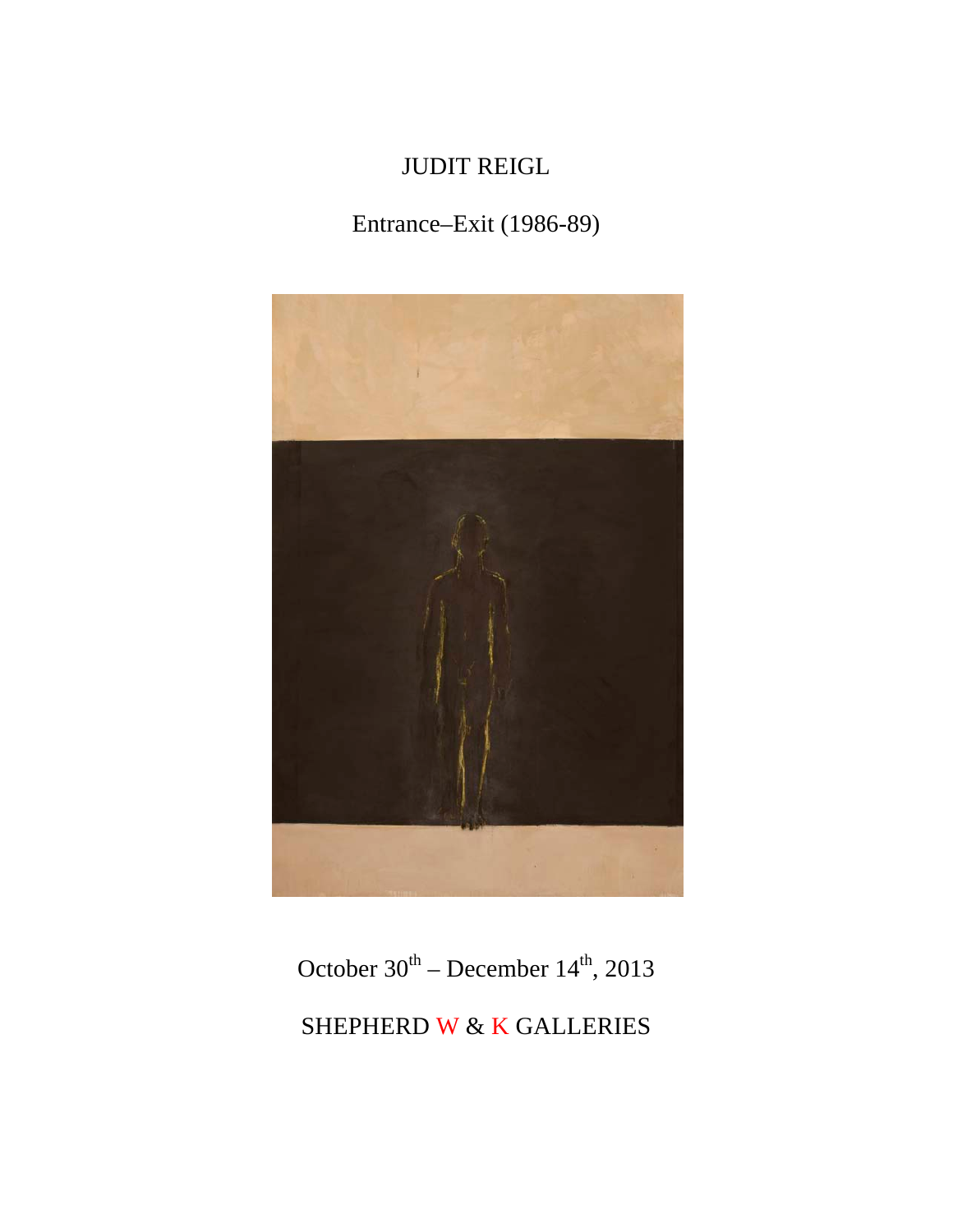### JUDIT REIGL

# ENTRANCE–EXIT (1986-89)

October 30<sup>th</sup> through December 14<sup>th</sup>, 2013

Exhibition organized by Robert Kashey, David Wojciechowski, Alois Wienerroither and Eberhard Kohlbacher

> SHEPHERD W & K GALLERIES  $58$  East  $79<sup>th</sup>$  Street New York, N.Y. 10075

> > Tel: 212 861 4050 Fax: 212 772 1314 ShepherdNY@aol.com www.shepherdgallery.com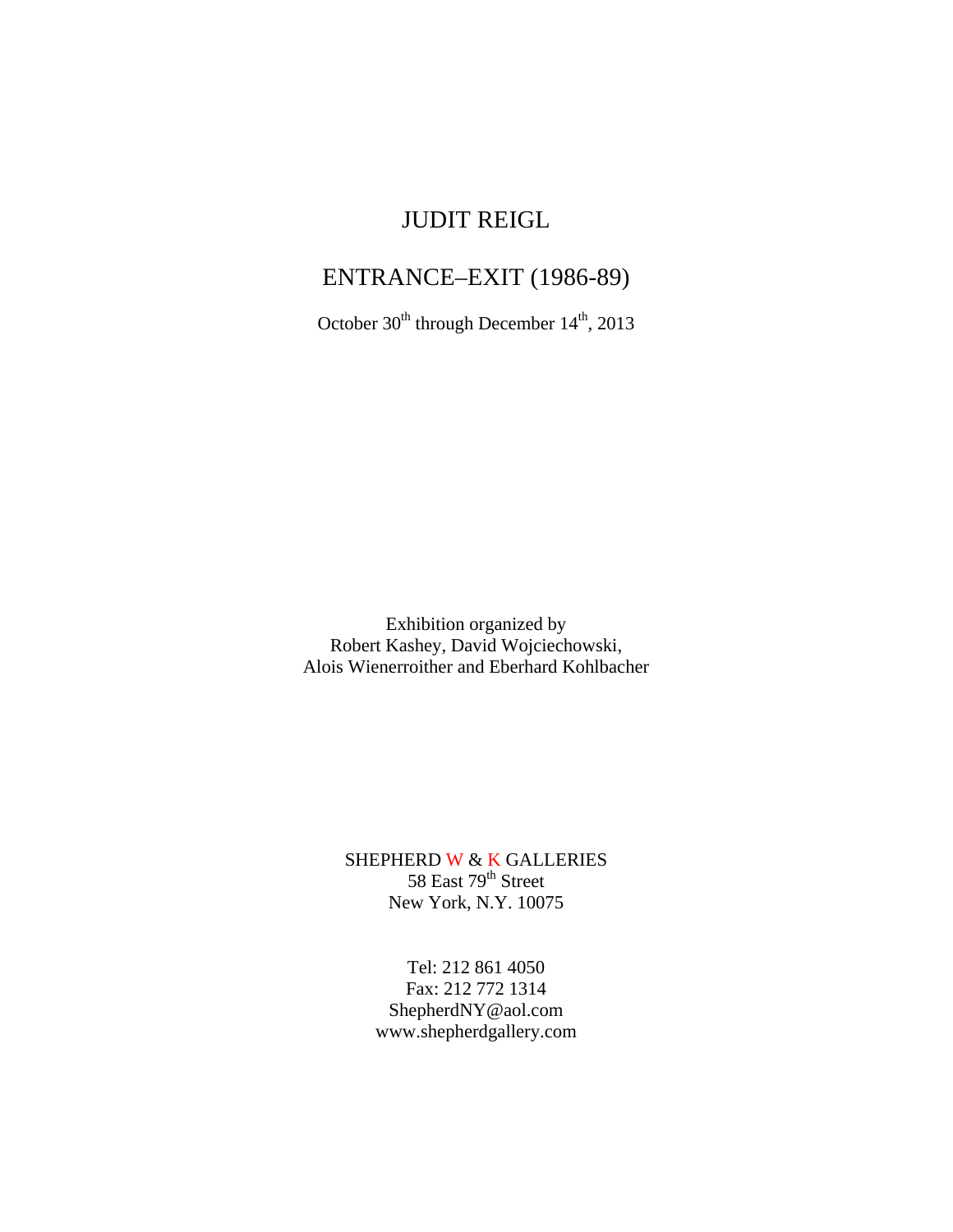#### JUDIT REIGL

#### ENTRANCE-EXIT (1986-89)

October  $30<sup>th</sup>$  through December  $14<sup>th</sup>$ , 2013

Shepherd W & K Galleries are proud to present an exhibition of works by Judit Reigl centered on an extraordinary series from the late 1980s, the *Entrance–Exit* paintings. The series, which is distinguished by the image of an open portal, is emblematic of the life and career of a fiercely independent artist who is now recognized as one of the most original painters of the late 20th century. This event coincides with our associates W & K Fine Arts' Viennese introductory exhibition of Judit Reigl (*Entrée–Sortie,* October 8th through November 16th).

By a quirk of fate, the artist is deeply connected to Austria. Judit Reigl was born in 1923 in Kapuvár on Hungary's Austrian border. In 1946, on her way to Italy to study at the Hungarian Academy in Rome, Reigl spent four months in Vienna waiting for her Italian visa. Although she lacked a ration card, the opportunity to see the paintings of Bruegel, Correggio, and Rubens and to attend concerts made up for the deprivation she endured. A new world opened to her. After two years in Italy, Reigl returned home. She left Hungary for good in 1950, escaping across the newly fortified border that was part of the Iron Curtain. Reigl eventually reached Paris, her destination, but it was in the death-defying passage to Austria that she found absolute freedom (in her own words: "between two states but belonging to none").

As the artist stated: *At first, the border appeared to me in 1950 as a hermetically sealed door: padlocked. I had to force it open at any cost, or die there trying. Who knows if the fact that I managed to break through is the reason why the often recurring "doorways" in my painting are invariably openings; they are never barred.*

Reigl has shown consistently in museums and galleries throughout Europe since 1954, the year André Breton declared her 1950 painting *They Have an Unquenchable Thirst for the Infinite* to be a masterpiece and presented her first solo exhibition in Paris. In 1957, "Toiles nouvelles," a group exhibition at the Galerie Fournier (Kléber), Paris, placed Reigl in the company of Jean Degottex, Sam Francis, Shirley Jaffe, Simon Hantaï, Hans Hartung, Marcelle Loubchansky, Georges Mathieu, Henri Michaux, Jean-Paul Riopelle, Mark Tobey, and Wols*.* She was included in the Guggenheim International Award and the Carnegie International, and showed with James Bishop, Jasper Johns, Brice Marden, Joan Mitchell, and Agnes Martin, at the Fournier, Rencontres, and Yvon Lambert galleries. While not favored by collectors and critics – except for the most discerning, such as Maurice Goreli and Marcelin Pleynet – she was highly regarded by her fellow artists (Arnulf Rainer among them).

Reigl's recent retrospective at the Nantes Museum of Fine Arts was followed by a concise survey at the galleries of the permanent collection of the Centre Pompidou, Paris. Besides the important selection at the Centre Pompidou, her paintings are in the collections of the Tate Modern, London; the Museum of Fine Arts, Houston; and the Albright-Knox Art Gallery, Buffalo. In New York, her works have been acquired by the Museum of Modern Art, the Guggenheim Museum, and the Metropolitan Museum of Art.

Judit Reigl has just turned ninety. During her first forty years, she had led an eventful life, looking for a space to breathe-freely. She found it exactly fifty years ago, in a barn near Paris she turned into a studio by breaking down walls, and she has been mining that space ever since.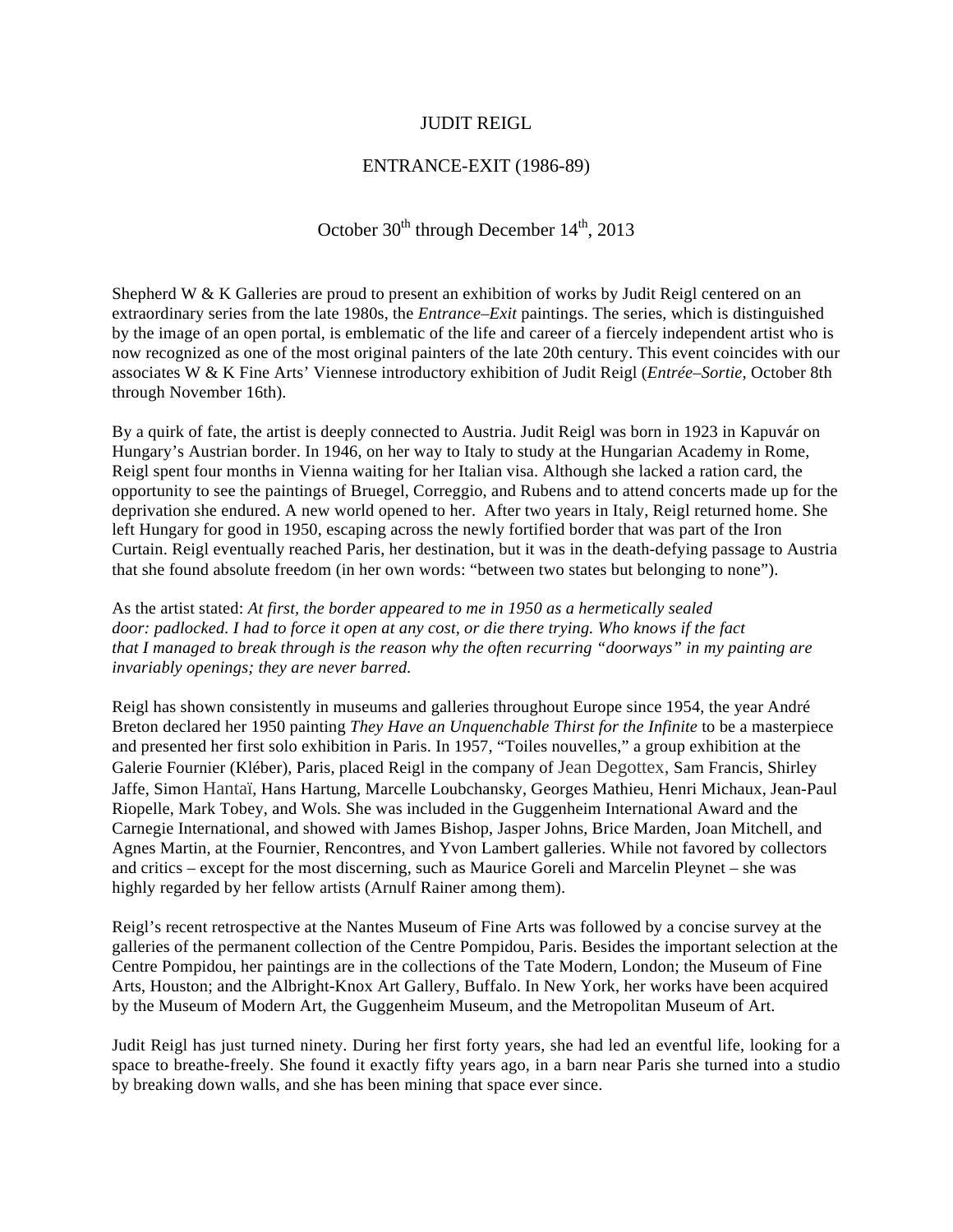

 $\begin{array}{c} . \text{ for a root of } 1988 \\ \text{of or } \text{cavons}, \, 76674 \text{ in } \end{array}$ 

1

### **ENTRANCE–EXIT**, 1986-89

Mixed media on canvas, 76" x 74" (190 x 185 cm)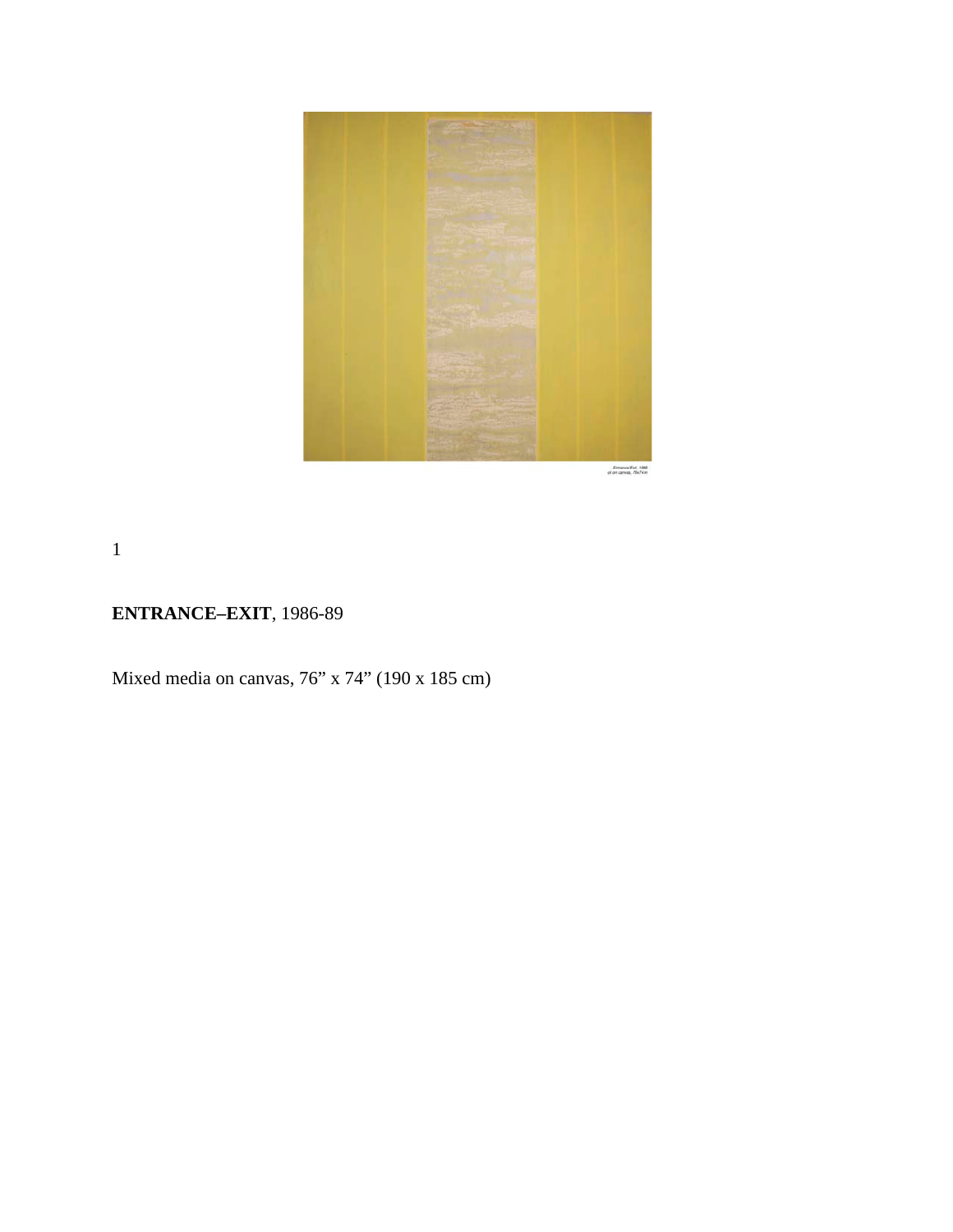

2

# **ENTRANCE–EXIT**, 1987

Mixed media on canvas, 78" x 78" (195 x 195 cm)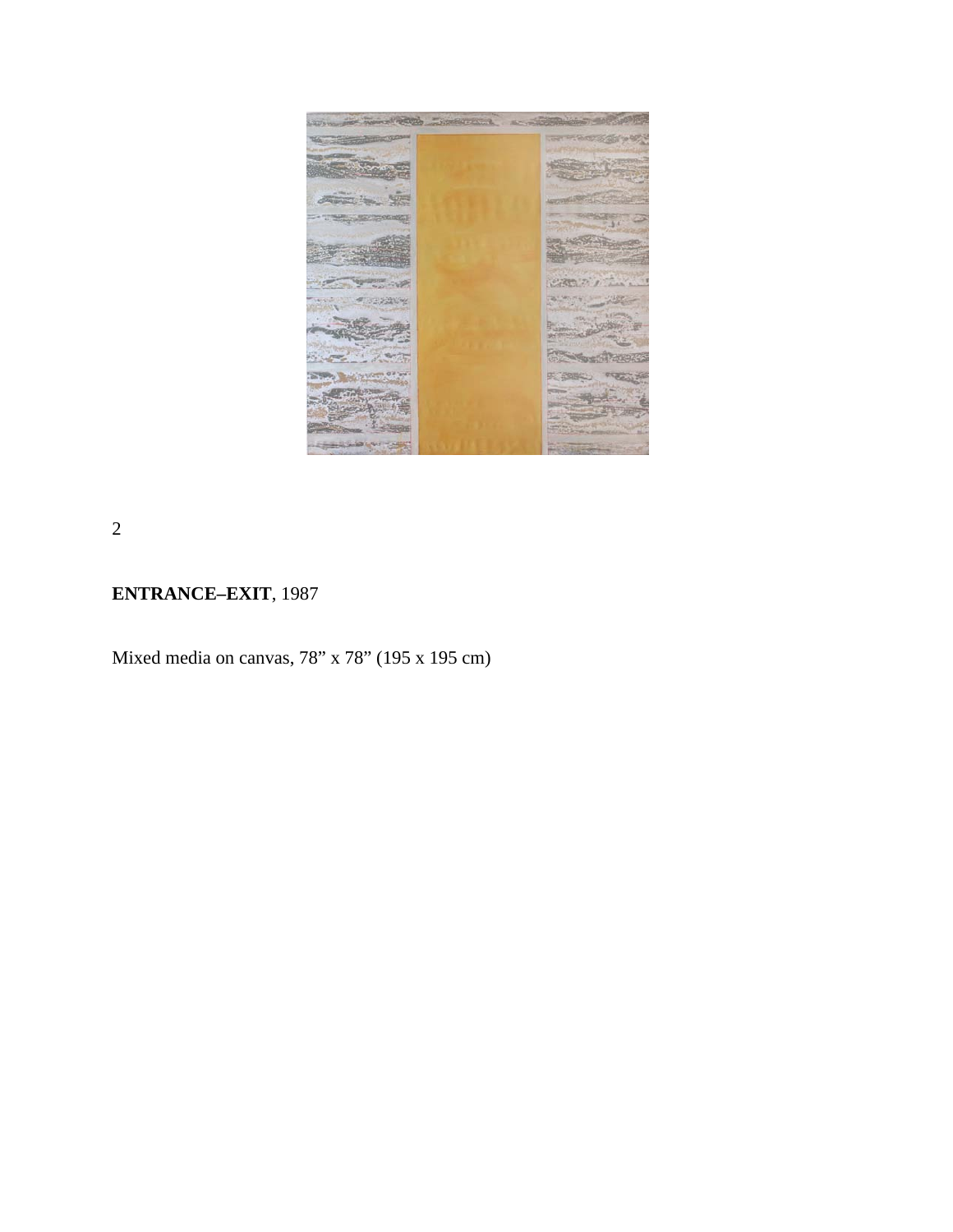

3

# **ENTRANCE–EXIT***,* 1986

Mixed media on canvas, 89" x 78" (223 x 195 cm)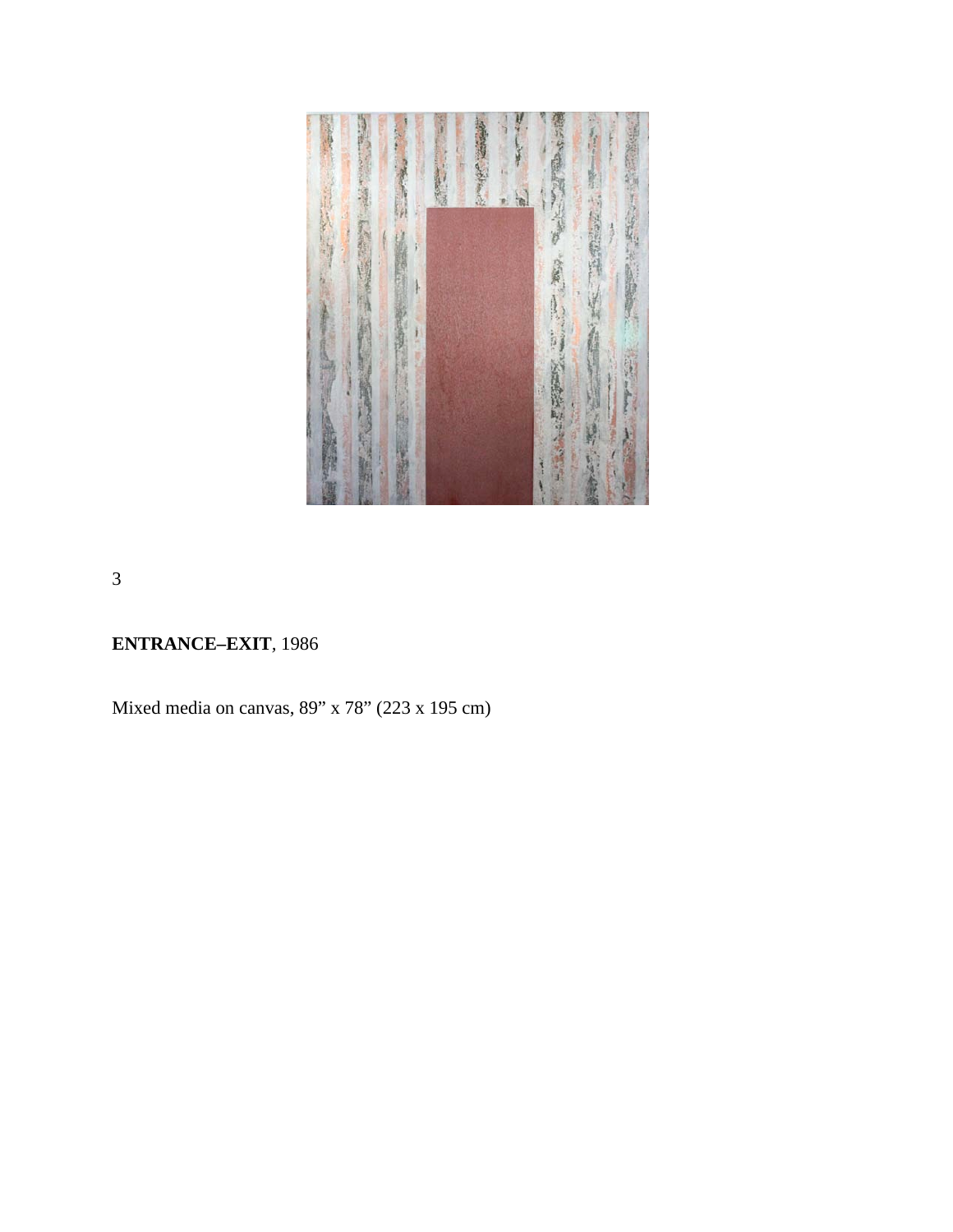

Entrance/Exit, 1988<br>of on censes, 78x78 in

4

### **ENTRANCE–EXIT**, 1988

Mixed media on canvas, 78" x78" (195 x 195 cm)